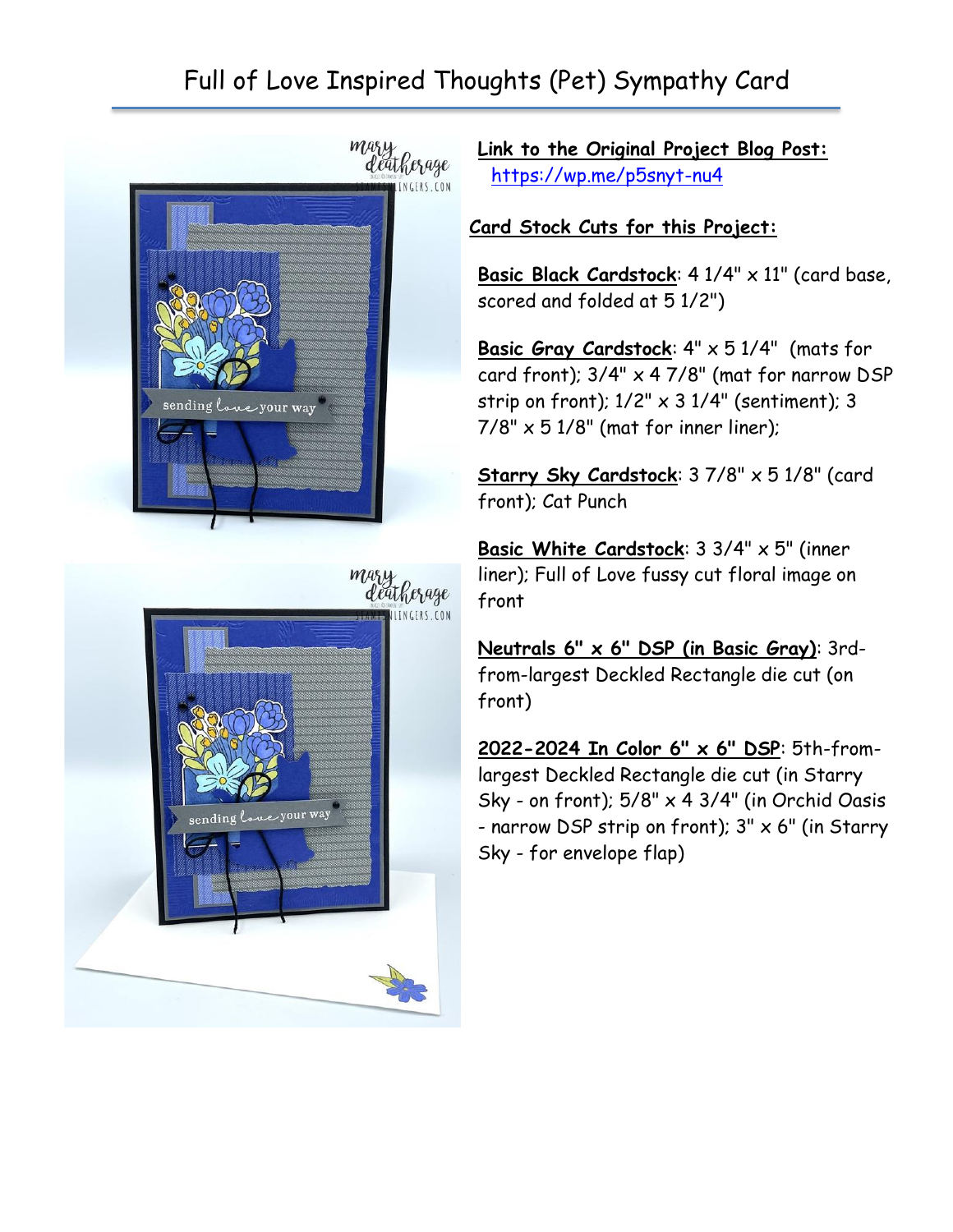## **Instructions for this Project**:

- 1. Emboss the 3 7/8" x 5 1/8" piece of Starry Sky cardstock in the *Into the Clouds Embossing Folder*.
- 2. Use Liquid Glue to adhere the panel to the  $4'' \times 51/4''$  piece of Basic Gray cardstock.
- 3. Use Liquid Glue to adhere the 5/8" x 4 3/4" piece of Orchid Oasis *2022-2024 In Color 6" x 6" DSP* on the 3/4" x 4 7/8" piece of Basic Gray cardstock.
- 4. Use Liquid Glue to adhere the matted strip onto the card front.
- 5. Use the 3rd-from-largest *Deckled Rectangle Die* to cut a piece of striped Basic Gray *Neutrals 6" x 6" DSP*.
- 6. Use Liquid Glue to adhere the die cut to the card front.
- 7. Use the 5th-from-largest *Deckled Rectangle Die* to cut a piece of Starry Sky *2022-2024 In Color DSP*.
- 8. Use Liquid Glue to adhere the die cut to the card front.
- 9. Stamp the flower-filled envelope image from *Full of Love* in Tuxedo Black on a piece of Basic White.
- 10. Color the image with a Light Orchid Oasis, Tahitian Tide and Old Olive Stampin' Blends, small flowers with the Dark Daffodil Delight Blend and the entire envelope with the Light Night of Navy Blend.
- 11. Use Paper Snips to cut out the image.



- 12. Use Black Stampin' Dimensionals to adhere the fussy cut image onto the card front.
- 13. **If using**, cut out the cat from a piece of Starry Sky cardstock, using the Cat Punch. Adhere it with Liquid Glue and Black Stampin' Dimensionals.
- 14. Stamp the *Full of Love* sentiment in Versamark Ink on the 1/2" x 3 1/4" piece of Basic Gray cardstock.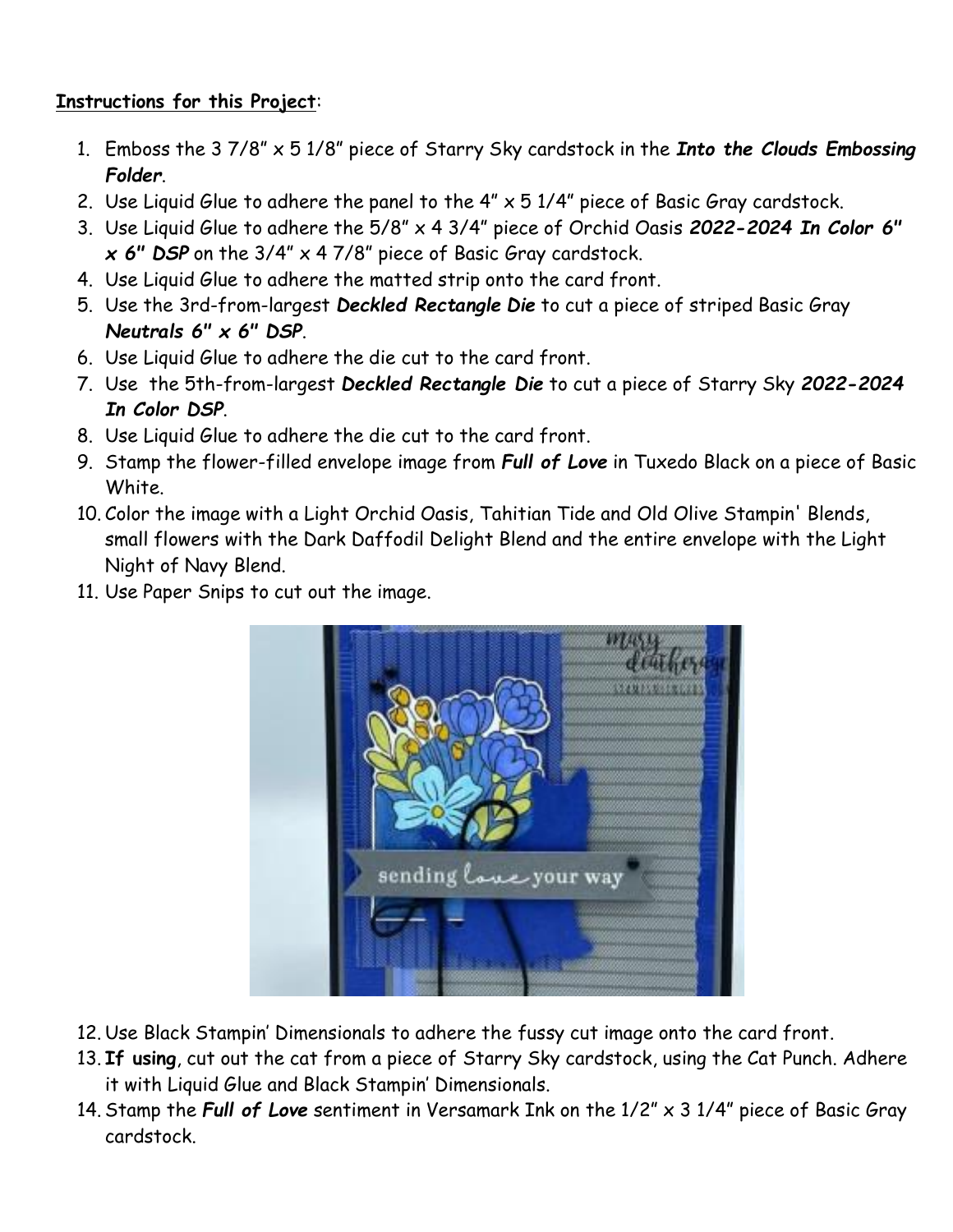- 15. Sprinkle the sentiment with white Embossing Powder and heat set it with the Heat Tool.
- 16. While the embossing powder cools, tie a small bow from black Baker's Twine and adhere it with a tiny dab of Liquid Glue.
- 17. Use Paper Snips to cut banner ends in the sentiment strip.
- 18. Use Black Stampin' Dimensionals to adhere the sentiment over the bow. Tip: you'll need a double-stack of Dimensionals on the far right end to compensate for the popped-up floral image.
- 19. Add three black dots from the *Classic Matte Dots* pack.
- 20.On the 3 3/4" x 5" piece of Basic White cardstock, stamp the *Inspired Thoughts* sentiment in Tuxedo Black ink.
- 21. In the corner, stamp a small floral from the *Full of Love* set in Tuxedo Black.
- 22.Color the flower with the Light Starry Sky and Old Olive Blends.



- 23. Use Liquid Glue to adhere the panel to the  $37/8$ "  $\times$   $51/8$ " piece of Basic Gray cardstock.
- 24.Use Liquid Glue to adhere the matted panel to the inside of the Basic Black card base.
- 25.Use Black Stampin' Dimensionals to adhere the card front to the front of the card base.
- 26.Stamp and color the small *Full of Love* floral on the front of a Basic White Medium Envelope.
- 27. Lay the  $3'' \times 6''$  piece of Starry Sky 2022-2024 In Color  $6'' \times 6''$  DSP over the flap and rub it lightly to ensure it's stuck down.
- 28.DONE!